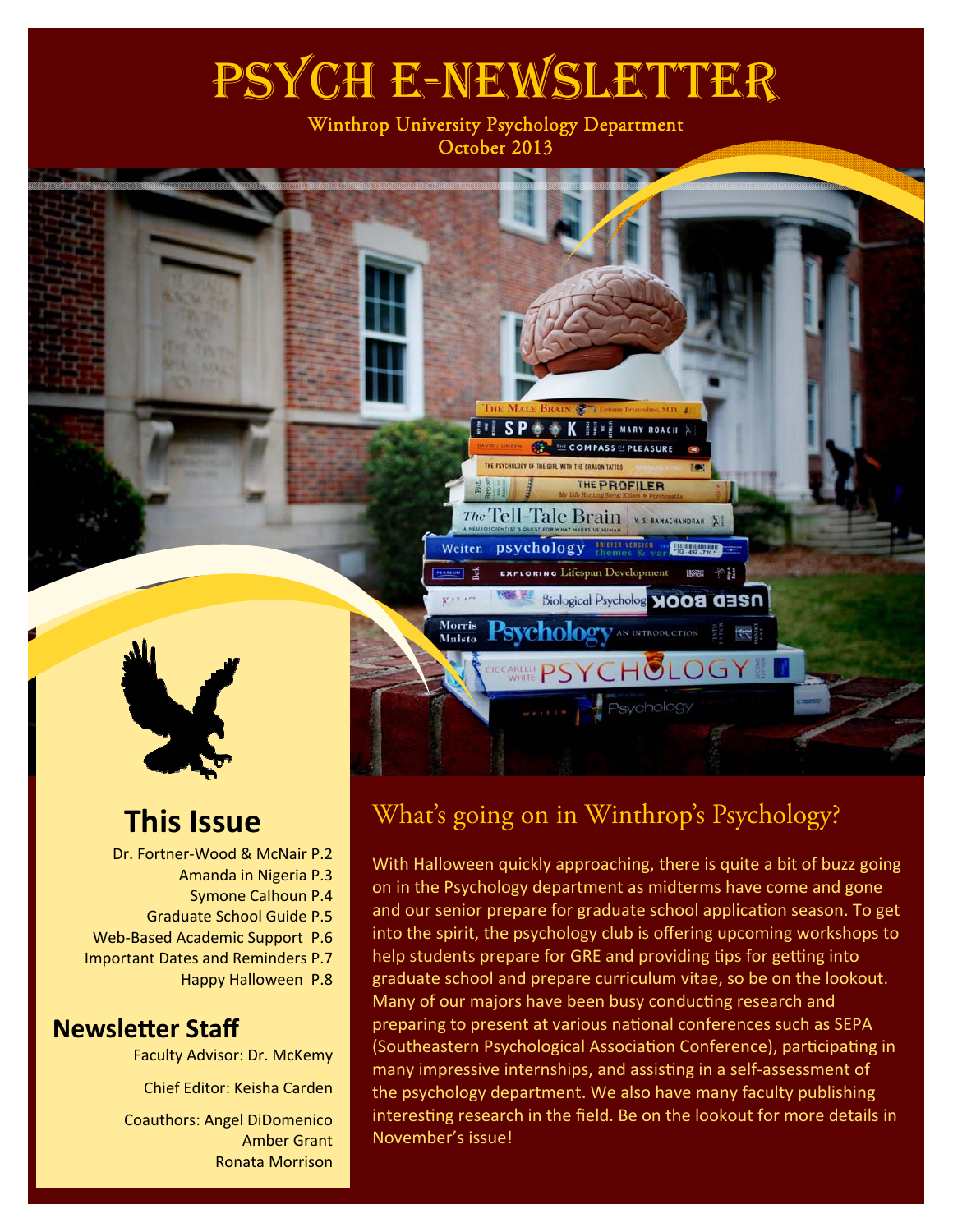

## FACULTY SPOTLIGHT

# Dr. Cheryl Fortner‐Wood

Dr. Fortner‐Wood describes her niche in the field of psychology as developmental, however her focus is in higher education. Dr. Fortner‐Wood obtained her PhD in Child Development and Family Studies at Purdue University. When asked why she got her degree, Dr. Fortner‐Wood responded, "I knew I wanted to be Dr. Fortner." Dr. Fortner‐Wood also explained that she always wanted to be a mother, and she felt that getting a degree in Child Development would make her a better parent.

Dr. Fortner‐Wood chose Winthrop University as her academic home for many reasons, describing her first visit as an "irrational gutfeeling that she was in the right place". Dr. Fortner‐Wood has also

fostered relationships in the community, volunteering as a grant writer at "Renew Our Community" a local nonprofit organization that helps those who are unemployed, serving as a witness at contested adoption cases.

Dr. Fortner-Wood isn't all work and no play however. She also enjoys spending time with her two boys.

They love to enjoy music together, especially Mackle Moore (because that's what her kids are currently into).

When asked what book she had read that made her want to meet the author, she replied The 36-Hour Day by Nancy L. Mace and Peter V. Rabins. On her personal copy, two weathered Charlie Brown stickers, remnants of her mother's battle with Alzheimer's disease, cover the words "Alzheimer's" and "Dementia," because at the time, she had not yet broken the news of the disease to her mom, and she didn't want the title of the book to clue her in until the time was right. Dr. Fortner-Wood would thank the authors greatly for all of the guidance the book provided through such a difficult time.

# McNair Scholars Program

Dr. Fortner-Wood directs the prestigious and competitive Ronald E. McNair post baccalaureate Achievement Program. It prepares first generation, lowincome, and underrepresented undergraduates to be successful in PhD programs by providing research and other opportunities as well as financial support throughout the graduate admissions process. Winthrop's program includes, but is not limited to, a summer research experience, workshops, GRE and graduate school application preparation, and travel to present research and explore graduate programs.

### **APPLICATION DEADLINE ‐ Friday, November 1, 5p.m**

Applications can be found at http://www.winthrop.edu/mcnair/default.aspx? id=28621.

Or you may contact Dr. Fortner‐Wood at (803) 323‐2125



Advice to a new professional in today's world of psychology

"Never apologize for keeping family as your first priority."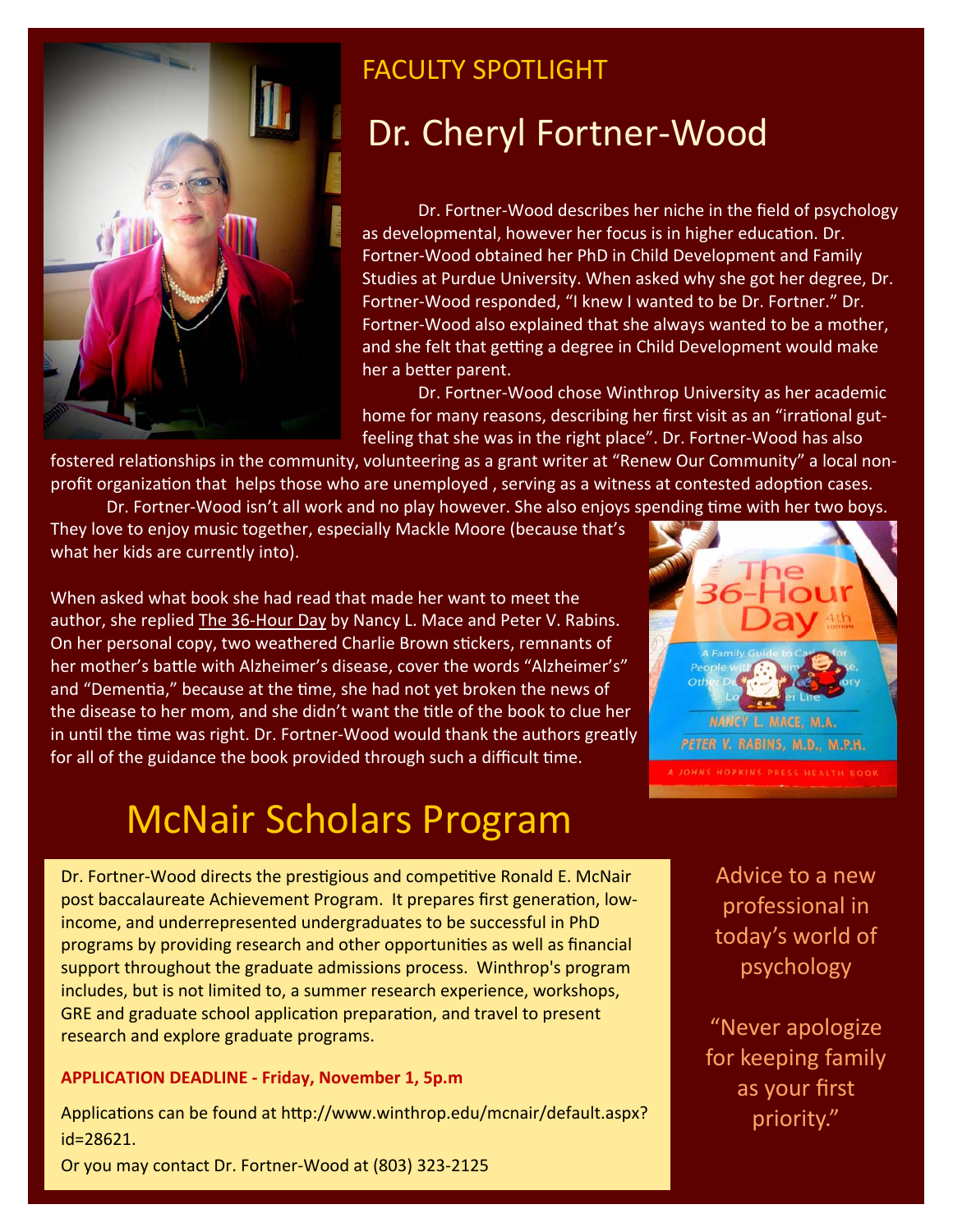### ALUMNI PROFILE

### Amanda Patterson In Nigeria

"I remain confident of this: I will see the goodness of the LORD in the land of the living." Psalm 27:13

Amanda Patterson, a 2012 alumnus who graduated with a BA in Psychology, describes her goal after graduation as doing mission work, instead of continuing in graduate school. Amanda decided she wanted a change and an opportunity to "get my hands dirty" She is currently raising support to do work in Jos, Nigeria, in Grace Gardens, a safe home, doing informal counseling, mentoring, teaching, and outreach to local brothels. She anticipates a difficult yet rewarding experience working "with women who have been brought up with so many lies about who they are and what they are capable of, in a society that is harsh and corrupt." Amanda is passionate about making a difference in the lives of others, especially those who have no idea how important and valued they are. - Angel DiDomenico



**To find out more about what Amanda is doing, please visit her blog at hƩp://amandainnigeria.com/**

**What was your goal when you graduated:** I have long had a passion for long term overseas mission work. I just wasn't sure exactly how I was going to go about it.

**Where are you now?** Right now I am balancing working at an art center in Atlanta and raising support to serve to years in Jos, Nigeria, serving girls and women coming out of prostitution and trafficking.

**What made you choose the path you have taken?** My passions include walking alongside people who are hurting, especially those often overlooked, and helping bring out gifts they may not realize they have. Just by that desire, I knew I probably wasn't going to get a job doing that right away...at least not without going to grad school. And after being in school for 12 years, I wanted to get out of the setting I was used to, get my hands dirty, and pursue this crazy dream to serve people.

**What are your current goals/plans?** I am raising financial and emotional/prayer support so I can live and serve at Grace Gardens with women who have been brought up with so many lies about who they are and what they are capable of, in a society that is harsh and corrupt. I can't do this alone, so I'm asking people to join me in making a difference in the lives of these girls and women who desperately need to know they are loved and valued by God. My goal is to be fully funded by May of 2014. That means I'm meeting with friends and friends of friends, churches in the area, and basically anyone who will listen to what I'm trying to do!

**What advice would you give to current students regarding life after under undergraduate? Really run after** what you're passionate about; don't compare your path to other people. Keep learning/researching about your field of interest, get to know people who are already doing what you want to be doing, and know that it's ok to not have your life together. Whether they show it or not, everyone is still trying to figure this whole "adulthood" thing out.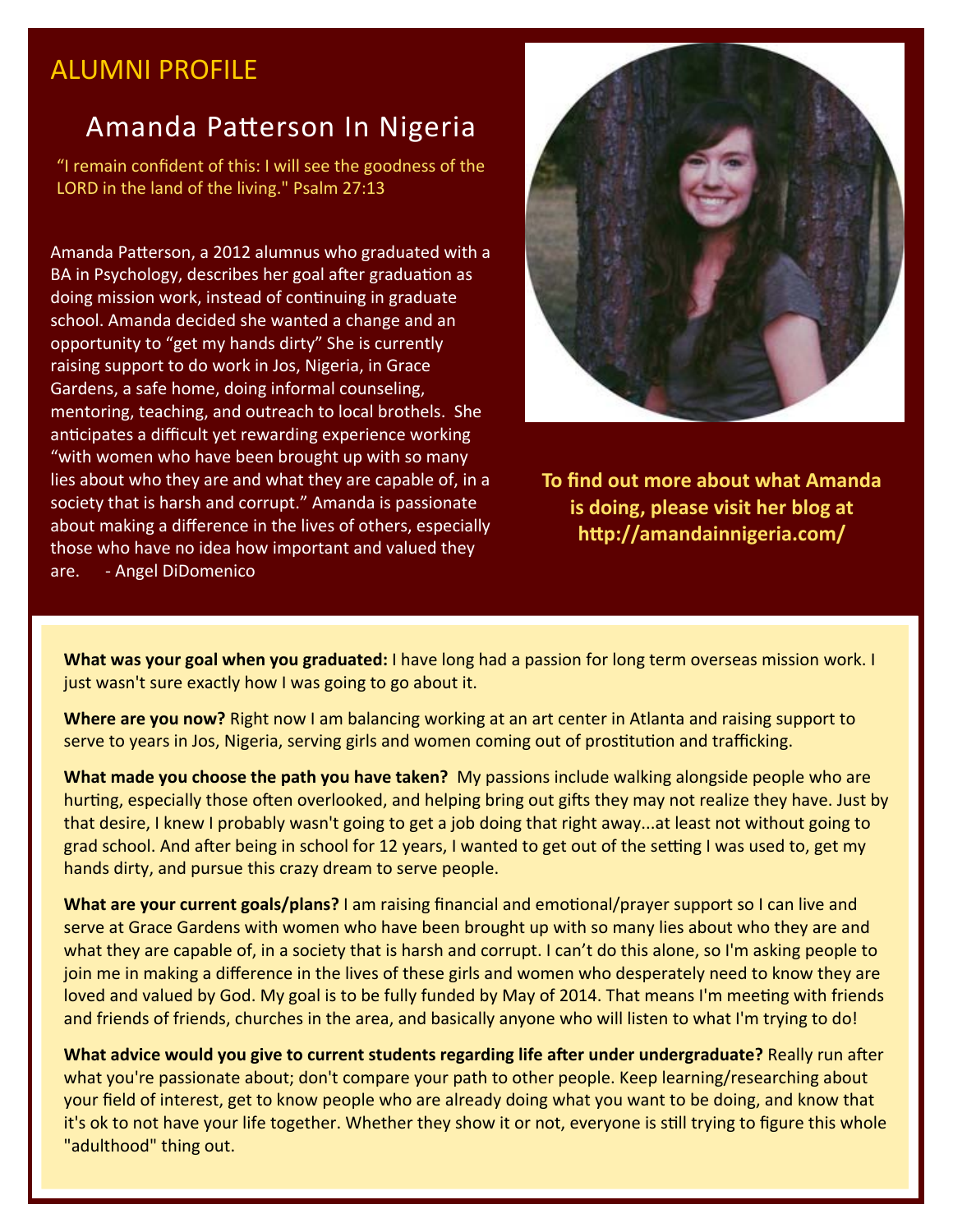## Student Spotlight

# Symone Calhoun

Symone Calhoun, a senior psychology major, reflects on being at Winthrop. Originally from Cayce, South Carolina, she pondered where to go to college. She wanted a change of scenery, but she also wanted to stay in South Carolina. Winthrop was the perfect choice because of its beautiful campus, wonderful psychology program, and its supportive faculty. Winthrop was the only college Symone applied to, proving her desire to become an Eagle.

Her senior year of high school was an important time in Symone's life because she was introduced to psychology. She took an AP course in psychology and realized it was her passion. She loves giving advice and helping strangers, friends, and family.



During Symone's downtime, she loves to go to the shopping mall. She enjoys watching Law and Order: SUV to take her mind off the stresses of schoolwork. Born an only child, she enjoys spending quality time with her friends.

She has fallen in love with Winthrop University. She has nothing but wonderful things to say about the psychology department. Throughout her stay at Winthrop, every psychology professor has influenced her even if she never had their class. The support from the professors helped with her academic success.

During Symone's senior year at WU, she completing an internship at the York Country Department of Juvenile Justice. Her tasks include observing evaluations, scoring assessments, and managing case files. But talking to the children and teens has been her favorite experience. She decided to complete an internship because it would give her a variety of experiences, including an office setting and one-on-one contact with clients. If she had to offer advice to another Winthrop student it would be to complete an internship. She finds it an invaluable experience.

After graduating from college, Symone plans on attending graduate school to pursue her education. Her goal is to become a clinical psychologist, and hopefully overtime open her own practice. We all wish you good luck, Symone Calhoun!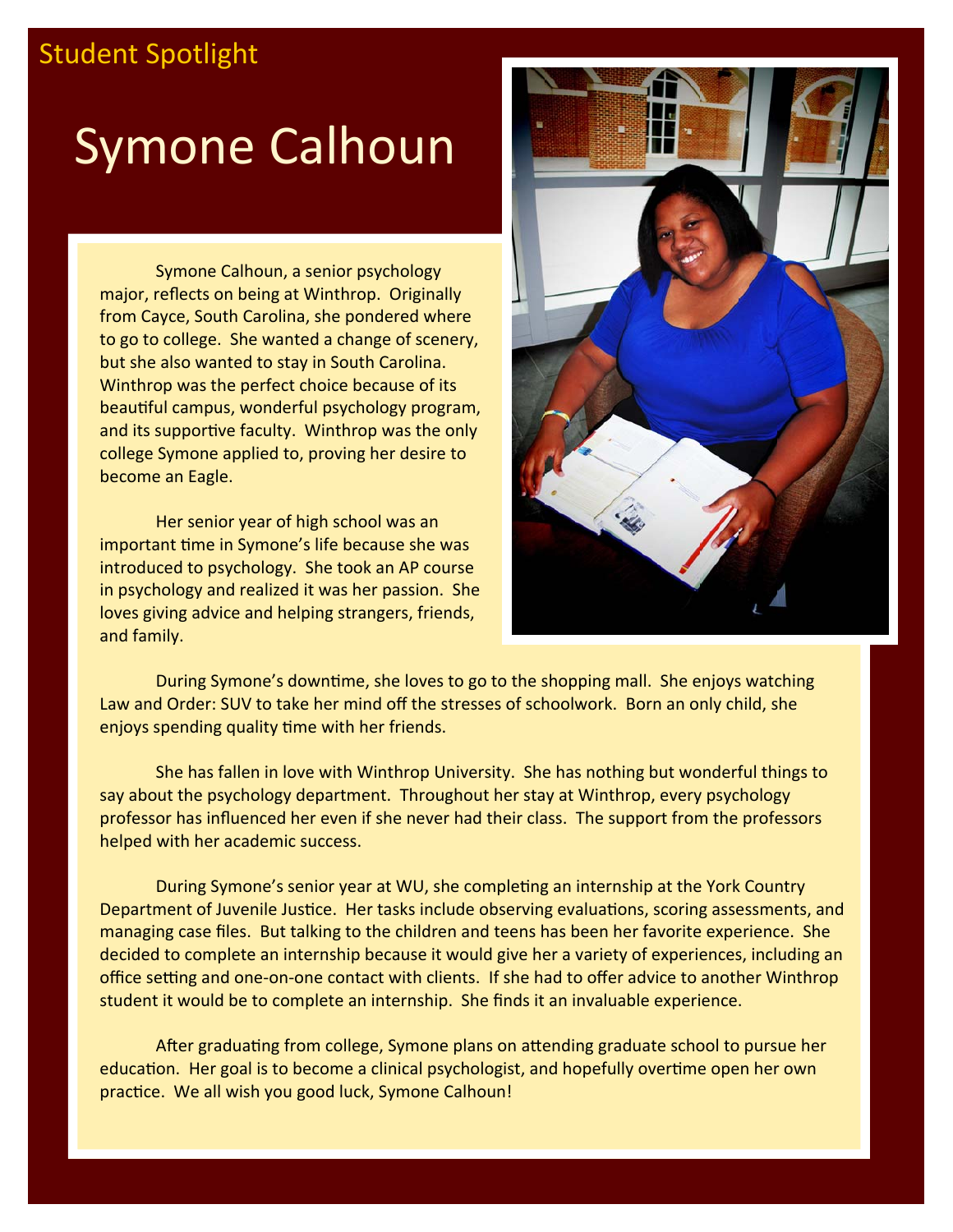# Graduate School **Graduate School**



# **Now or Later?**

Although many students decide to apply to graduate school during their senior year and enter a program immediately after receiving their bachelors degrees, others may opt to first gain experience and financial stability by entering the workforce or an internship position before entering graduate school. Others may decide to do both part-time. Many graduate programs offer courses in the late afternoon, evenings, and even on weekends in order to fit the schedules of working professionals. Nonetheless, you should keep in mind that progress toward an advanced degree will be faster if you decide to enroll in a full ‐Ɵme degree program.

### **Common Reasons to attend Graduate School**

- You welcome the intellectual challenge and are intrinsically interested in the subject matter
- An advanced degree is helpful or may be required to find employment in your desired field
- An advanced degree may help you to do your job more effectively
- An advanced degree may lead to advancement in your field or entry into a new field

### **Word to the Wise**

Applying to graduate school for vague reasons like "I don't have anything else planned," or "My friends are all heading to grad school" or "Why not hang around campus for another year or two?" will probably not motivate you through one to two years of challenging study. If you plan to attend grad school, you must be prepared to work hard. It's a big commitment.

# **Timeline**

#### **Summer (prior to senior year)**

- Begin personal **statement**
- Begin researching programs you're interested in and important information about each.
- Begin a draft of your C.V. (Curriculum Vitae).
- Take the appropriate standardized test.
- Research potential fellowhips you may apply for.

#### **September**

- Meet with faculty mentors for recommendation letters.
- Obtain forms and materials needed to apply
- Attend more graduate school fairs

### **October**

- Write and revise and writing or research samples you intend to submit with your application.
- Complete and submit applications with early deadlines.

#### **November**

- Submit transcript requests to Registrar's office.
- Submit applications with December or January due dates.

*hƩp://careers.umbc.edu/ gradpub/2.Ɵmeline/index.html*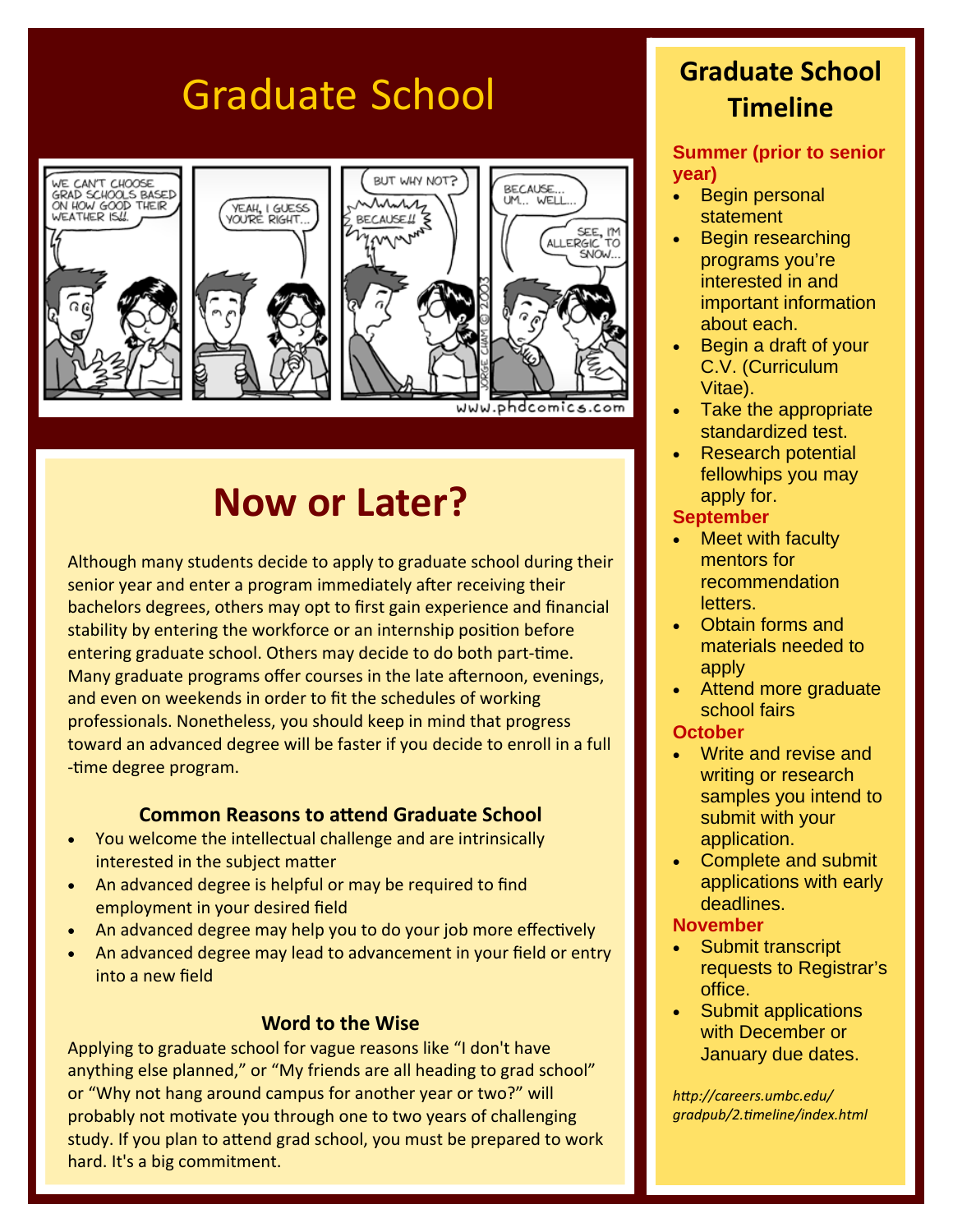# **WEBAS**

## Web‐Based Academic Support for Winthrop's Psychology Majors

When you're asking all sorts of questions and can't find the answers, remember you have so many resources at your fingertips. In addition to checking with advisors, professors, and the all‐knowing Linda Mason, check out http://faculty.winthrop.edu/armisteadl/webas/ index.html for a plethora of information.

### **Topics Include**

- Success in College
- Reminders About What You Learned In PSYC 101
- Reminders About What You Learned In PSYC 301/302
- Success In Upper Level Courses
- How To Write Papers For Psychology Classes
- How To Use (And Not Use) The Internet For Course **Assignments**
- Becoming A Critical Reader of Popular Press and Media Stories Involving Psychology
- Where to Find Credible Information on the Web
- Science And Pseudoscience In Psychology
- Becoming A Critical Reader Of Psychology Articles.
- How To Prepare An Oral Presentation For A Psychology Class
- The Use And Misuse Of PowerPoint For Oral **Presentations**
- Resources For Undergraduate Research
- Resources for Personal Productivity, Wellness, and **Effectiveness**
- Academic Honesty And Ethical Behavior In Psychology
- Internships, Volunteerism and Service Learning
- Advising, Course Selection, Registration
- Careers In Psychology and Human Services
- Marketing Yourself to Employers
- Graduate School
- Blogs for Psychology Majors
- Resources for the Teaching of Psychology



**WEBAS**

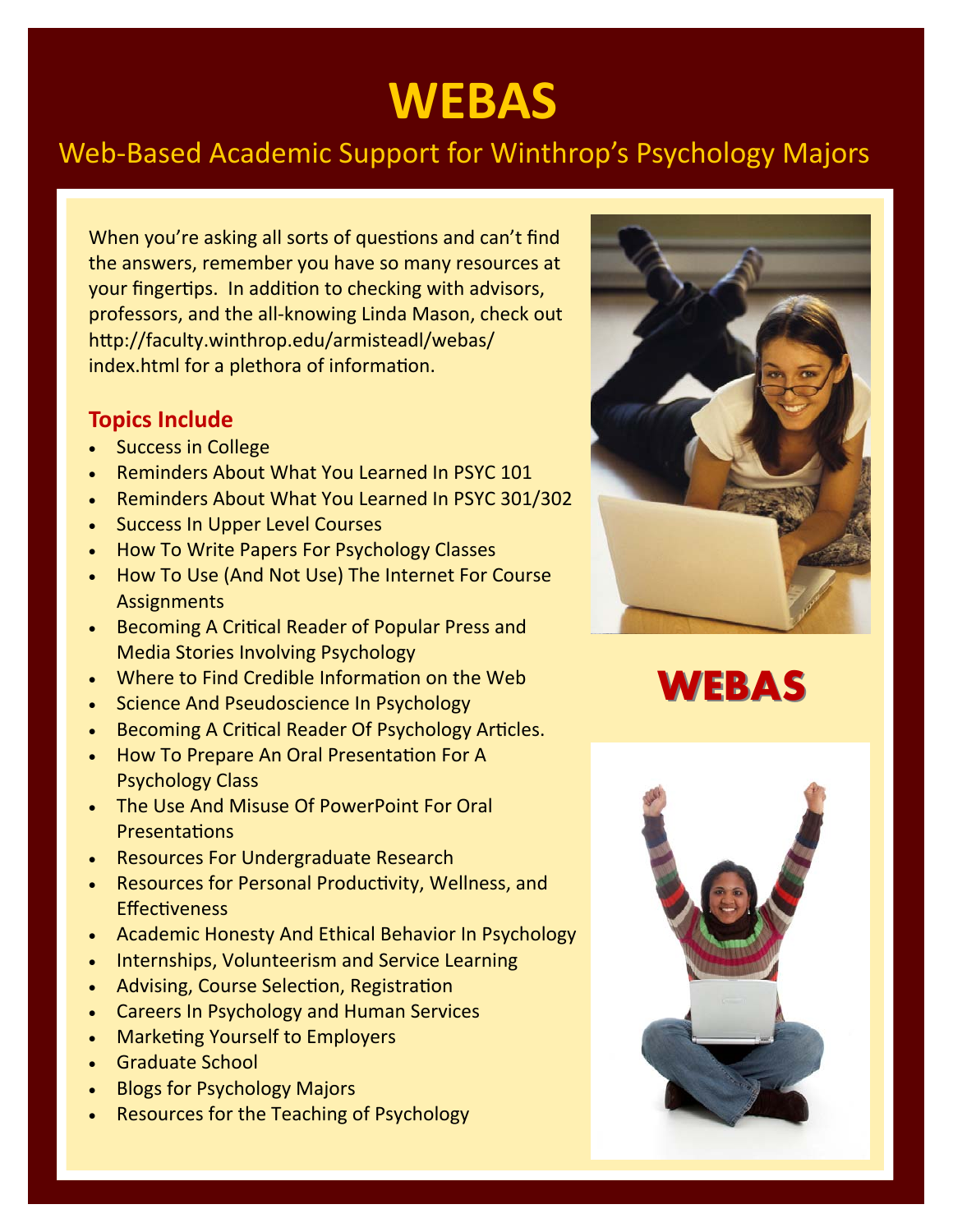



**October 31** Psychology Club Halloween Trivia

**November 1, 5pm McNair Application Deadline** 

**November 6**  Registration begins



- .<br>bu<mark>lo-</mark> Psi Chi has awards and travel grants for any member wishing to attend SEPA or any other professional conference. The details are available on the Psi Chi website or email Dr. Collins at collinst@winthrop.edu
- The APA is now accepting submissions for their upcoming conference! The proposal deadline is December 2, 2013
- The APS is now accepting submissions for their upcoming conference! December 1, 2013 is the deadline for symposium submission and January 21, 2014 for poster submission.
- NCUR is now accepting submissions for their upcoming conference. The deadline for application and abstract is December 6, 2013 11:59pm ET.
- Study Abroad is a rewarding experience you may not want to miss out on! Visit www.winthrop.edu/international/studyabroad for more details or contact of study abroad liaison, Dr. Collins at collinst@winthrop.edu
- There are GRE prep resources available in the psychology department main office!